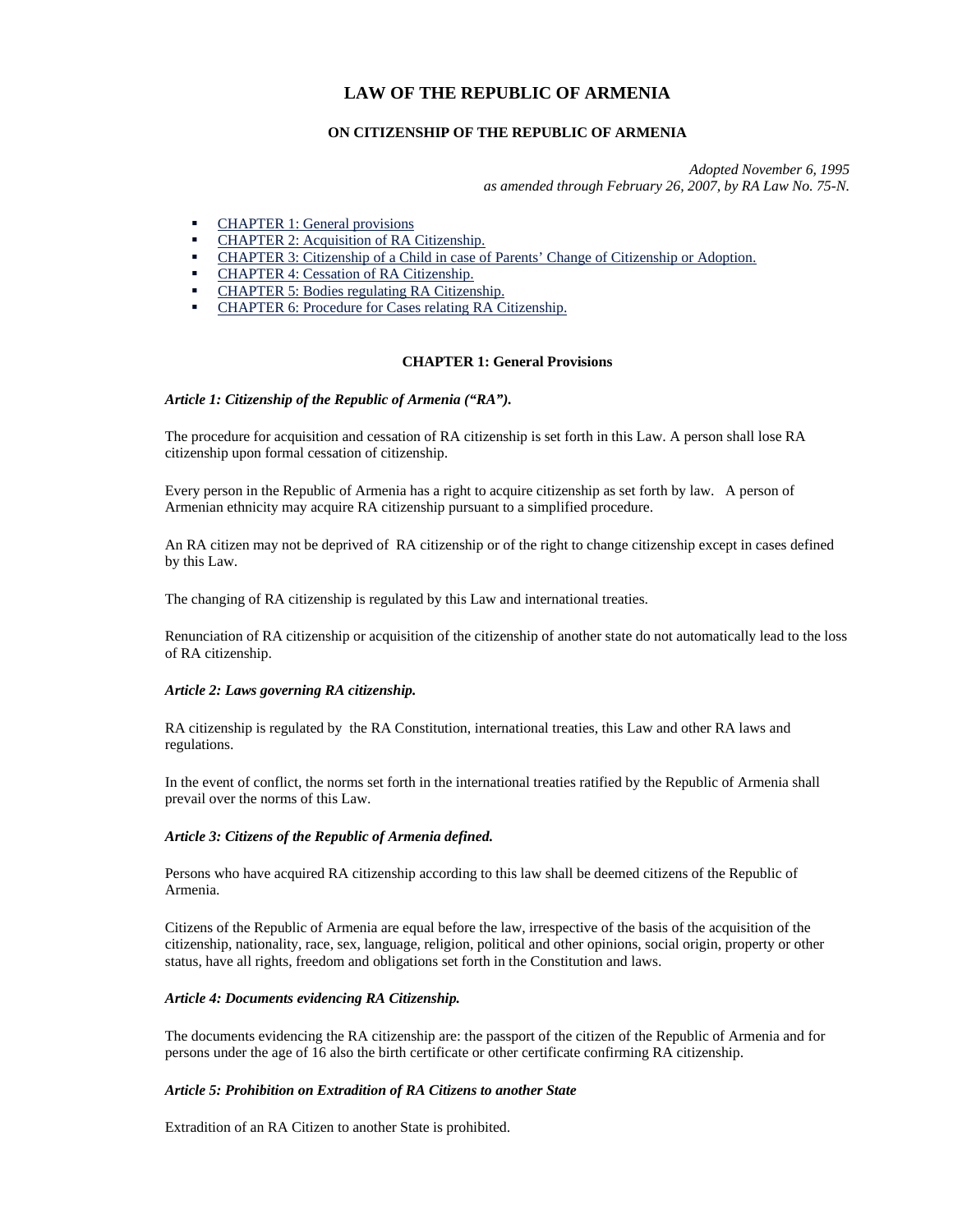## *Article 6: Retention of RA Citizenship.*

Residence outside of the territory of the Republic of Armenia does not automatically result in loss of RA citizenship.

The marriage of an RA citizen to a foreigner does not automatically result in loss of RA citizenship.

The changing of the citizenship of a married person does not cause a change of the citizenship of his/her spouse.

## *Article 7: Protection of RA citizens of the Republic of Armenia outside of the Republic.*

RA Citizens enjoy the protection and assistance of the Republic of Armenia.

The Republic of Armenia, its diplomatic and consular mission and the officials are required to protect the rights of the RA citizens abroad as well as to take measures towards the restoration of the infringed rights of RA Citizens in accordance with the legislation of the host country and international treaties.

## *Article 8: Foreign Citizens and Stateless Persons.*

A person who is not an RA Citizen and does not have citizenship of another State shall be deemed a foreign citizen.

A person who is not an RA Citizen but resides in the territory of the Republic of Armenia and possesses no proof of the citizenship of another State shall be deemed a stateless person.

The Republic of Armenia encourages stateless persons to acquire RA Citizenship and does not hinder their acquisition of the citizenship of another State.

The legal status of foreign citizen and stateless persons on the territory of the Republic of Armenia shall be regulated by RA law and the international treaties of the Republic of Armenia.

## **CHAPTER 2: Acquisition of RA Citizenship**

## *Article 9: Bases for the acquisition of RA Citizenship.*

RA Citizenship is acquired:

1) through recognition of citizenship;

2) by birth;

3) through receiving citizenship (naturalization);

4) through the restoration of citizenship;

5) through receiving citizenship as a group (group naturalization);

6) on the bases set forth in the international treaties of the Republic of Armenia;

7) in other cases set forth in this Law.

## *Article 10: Recognition of RA Citizenship.*

The following persons are recognized as citizens of the Republic of Armenia:

- 1) Citizens of the former Armenian SSR permanently residing on the territory of the Republic of Armenia, who prior to enactment of the Constitution (1995) had not acquired the citizenship of the another State or have not renounced RA citizenship more than one year after the date of the enactment of this Law;
- 2) Stateless persons or former citizens of other USSR republics who are not foreign citizens and who permanently reside in the RA and have applied for the acquisition of RA citizenship before December31, 2009.
- 3) The former citizens of the Armenian SSR, who live outside the Republic of Armenia and have not acquired the citizenship of another country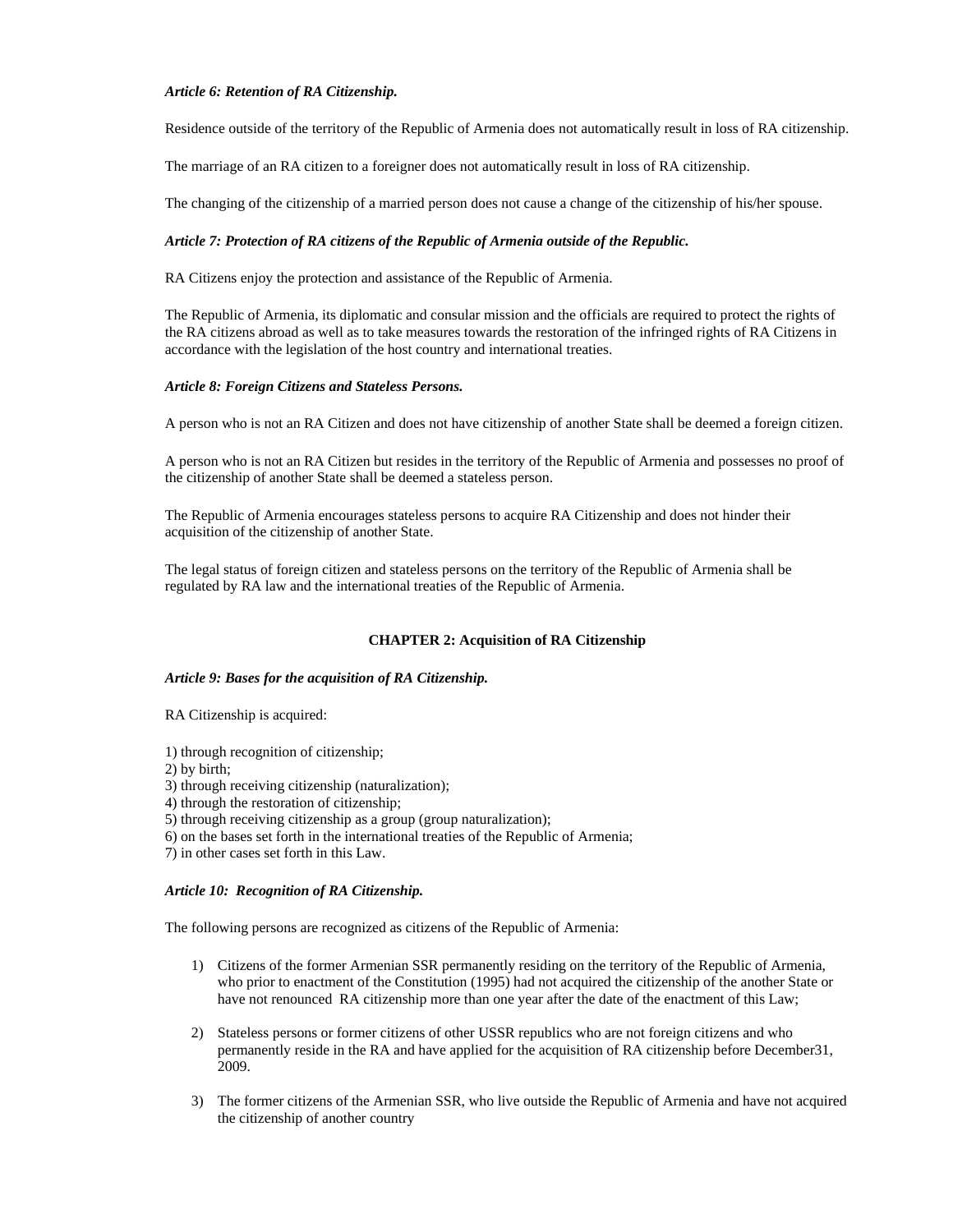#### *Article 11: Citizenship of a Child born to RA Citizens.*

A child, both of whose parents hold RA citizenship at the time of his/her birth shall acquire RA citizenship regardless of his/her place of birth.

A child, one of whose parents holds RA Citizenship at the time of his/her birth, while the other parent is unknown or is a stateless person, shall acquire RA citizenship.

If one parent holds RA Citizenship at the time of child's birth and the other parent is a foreign citizen, the child's citizenship shall be determined by the mutual written consent of both parents.

In the absence of such consent the child shall acquire the citizenship of the Republic of Armenia, if he/she was born on the territory of the Republic of Armenia, or if he/she would become a stateless person if he/she does not acquire citizenship of the Republic of Armenia, or if the parents permanently reside on the territory of the Republic of Armenia.

#### *Article 12: Citizenship of the Child of a Stateless Person*.

A child born on the territory of the Republic of Armenia to Stateless parents shall acquire RA citizenship.

#### *Article 13: Citizenship by Naturalization. (as amended on 26.02.2007 by RA Law No. 75-N)*

Any person 18 years of age and capable of working that is not an RA citizen may apply to for RA citizenship, if he/she

- 1) has been lawfully residing on the territory of the Republic of Armenia for the preceding 3 years;
- 2) is proficient in the Armenian language;
- 3) is familiar with the Constitution of the Republic of Armenia.

A person who is not an RA Citizen may be granted RA Citizenship without being subject to the conditions set forth in points 1) and 2) of the first part of this article, if he/she:

- 1) marries a citizen of the Republic of Armenia or has a child who holds RA citizenship,
- 2) has parents or at least one parent that had held RA citizenship in the past or was born on the territory of the Republic of Armenia and had applied for RA Citizenship within 3 years of attaining the age of 18;
- 3) is Armenian by origin (is of Armenian ancestry)
- 4) has renounced RA Citizenship of his/her own accord after January 1, 1995.

Notwithstanding the provisions of 1st, 2nd and 3rd points as well as the second part of this article, RA Citizenship may be granted to persons who have provided exceptional service to the Republic of Armenia.

An applicant for RA Citizenship shall submit his/her application in person to the authorized body of the Government of the Republic of Armenia.

RA Citizenship shall be granted by the decree of the President of the Republic of Armenia.

An application for RA Citizenship may be denied, if the applicant's activities are deemed harmful to the state and social welfare or public order, the public health and societal mores, or the rights, freedoms, dignity and good reputation of others. The bases for denying an application for RA Citizenship are not required to be given. .

The person receiving RA Citizenship shall take the following oath: "I, (name, surname) becoming the citizen of the Republic of Armenia, swear to be loyal to the Republic of Armenia, to comply with the Constitution and the legislation of the Republic of Armenia, to defend the independence and the territorial integrity of the Republic of Armenia. I pledge to respect the State language, the national culture and the traditions of the Republic of Armenia."

The person receiving RA Citizenship shall sign the oath.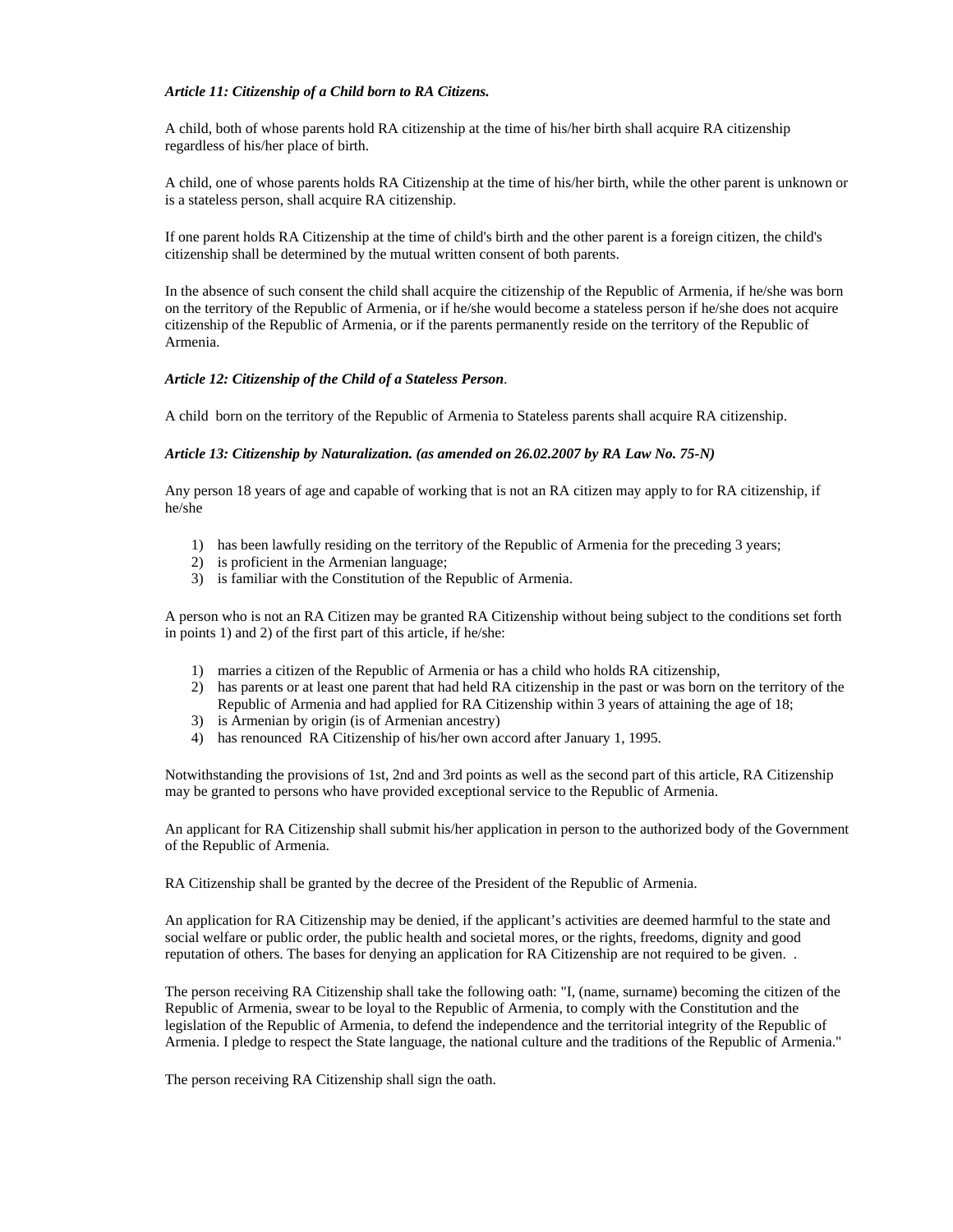Upon receiving RA citizenship, the receipient shall be given a copy of the Constitution of the Republic of Armenia and an information manual on special provision of the Armenian law prepared by the authorised body of the RA Government.

## *Article 13<sup>1</sup> . Dual Citizenship (amended 26.02.2007, RA Law No. 75-N)*

A dual citizen is a citizen of more than one country at the same time.

A person who holds the citizenship of other countries in addition to RA Citizenship shall be deemed dual citizen of the Republic of Armenia.

For the Republic of Armenia, a dual citizen of the Republic of Armenia shall be recognized only as an RA citizen. This provision extends also on those who, after January 1, 1995, accepted or were granted citizenship of another country without renouncing RA Citizenship as required by law, as well as on those RA citizens who renounced the RA citizenship unilaterally.

A dual citizen of the Republic of Armenia has the same rights, responsibilities and obligations as other RA citizens, except as prescribed by international treaties and law of the Republic of Armenia.

An RA citizen upon accepting or receiving the citizenship of another country shall inform the authorized body of the RA Government, no later than one month thereafter, in the manner required by the RA Government. Failure to do so shall be subject to penalties as defined by law.

#### *Article 14: Restoration of RA Citizenship.*

A person who has lost RA Citizenship may petition for its restoration, provided such request is not barred by Art. 13.4 of this Law and the petitioner has not previously been deprived of his/her citizenship.

#### *Article 15: Group Naturalization.*

Receiving RA Citizenship as a group in case of repatriation or other cases prescribed by Law shall be carried out by decree of the President of the Republic.

## **CHAPTER 3: The Citizenship of a Child in case of Change of Parents' Citizenship or Adoption.**

## *Article 16: The Citizenship of a Child if Parents acquire RA citizenship.*

A child under the age of 14 whose parents have acquired RA citizenship shall acquire RA citizenship.

For children under 14 years of age, if one of the parents has acquired RA citizenship, while the other is a foreign citizen or Stateless person, the child shall acquire RA citizenship, if both parents consent, or if child resides on the territory of the Republic of Armenia and the parent who holds RA citizenship consents.

## *Article 17: The Citizenship of a child if Parents lose RA citizenship.*

A child under14 years of age whose parents have lost RA citizenship shall loses his/her RA citizenship, if he/she has acquired the citizenship of another State.

For a child under 14 years of age, if one the parent has lost RA citizenship, while the other is an RA citizen the child shall lose RA citizenship, if both parents consent, or if the child resides outside the territory of the Republic of Armenia and the parent who holds RA citizenship consents.

## *Article 18: The Citizenship of a Child in case of Adoption.*

A child adopted by citizens of the Republic of Armenia shall acquire RA citizenship..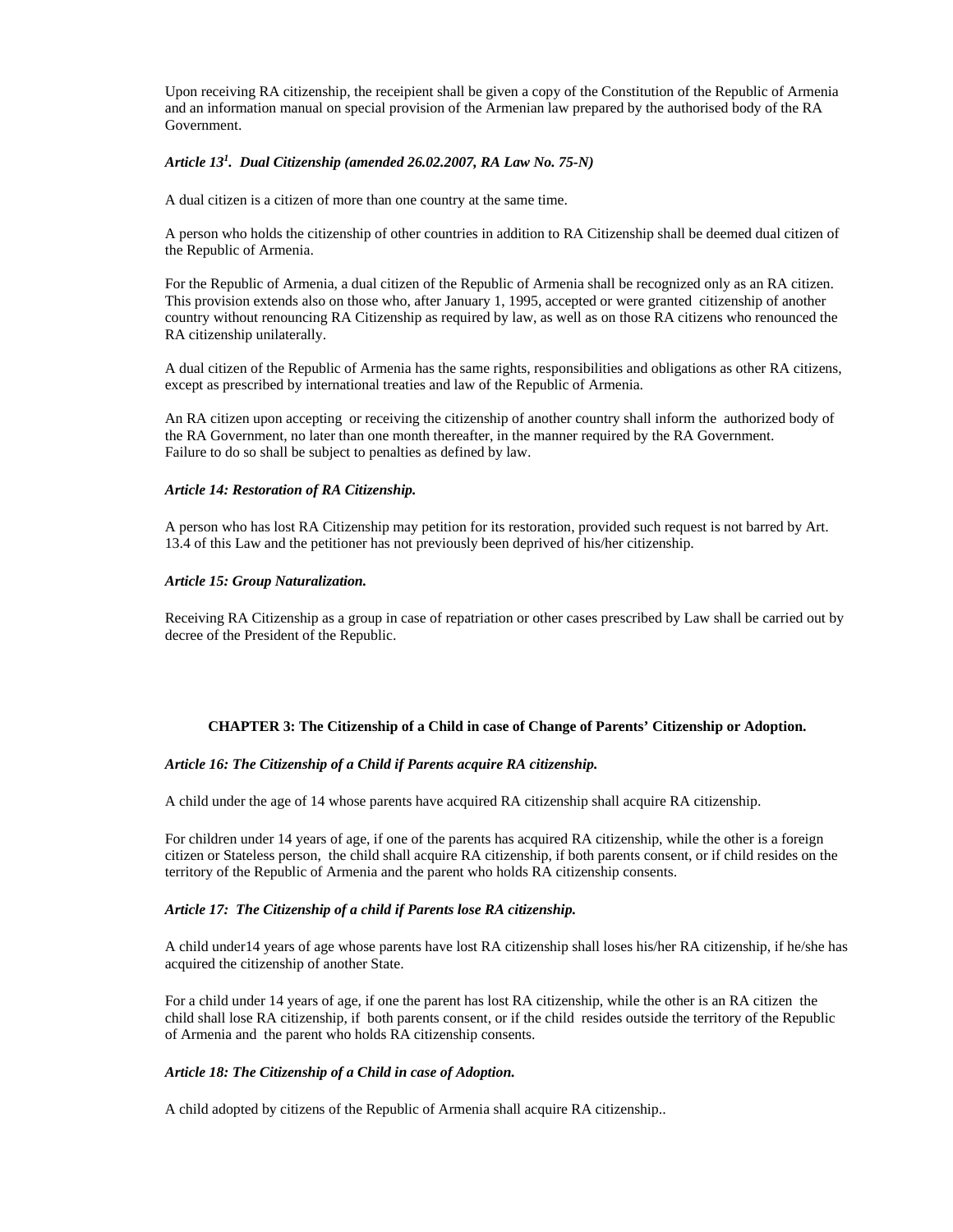If one of the adopting spouses is a stateless person, while the other is an RA citizen, the child shall acquire RA citizenship.

If one of the adopting spouses is a foreign citizen, while the other is an RA citizen the child shall acquire RA citizenship, provided:

- 1) both adoptive parents consent;
- 2) the child resides in the territory of the Republic of Armenia and the parent who holds RA citizenship consents;
- 3) the child is a person without citizenship or may become a stateless person.

#### *Article 19: Retention of RA Citizenship in case of adoption.*

A child who holds RA citizenship and is adopted by foreign citizens or married couple where one of the spouses is a foreign citizen and the other is a citizen of the Republic of Armenia shall retain his/her RA citizenship. In such cases the child may renounce its RA citizenship only at the request of his/her adoptive parents.

A child who holds RA citizenship and is adopted by Stateless persons or a married couple where one spouses is without citizenship and the other is a citizen of the Republic of Armenia shall retain RA citizenship.

#### *Article 20: Citizenship of a Child whose Parents are Unknown.*

A child on the territory of the Republic of Armenia whose parents are unknown is a citizen of the Republic of Armenia. In case of discovery of at least one of the parents or a trustee, the citizenship may be changed as set forth in this Law.

#### *Article 21: Retention of Citizenship by a Child who is in Custody or Guardianship.*

A child holding RA citizenship who is in the custody or guardianship of RA citizens shall retain RA citizenship notwithstanding his/her parents' renunciation of RA citizenship. In such a case the child may renounce its RA citizenship upon petition of his/her parents provided their parental rights have not been terminated.

#### *Article 22: Circumstances requiring the Child's Consent for Changing its Citizenship.*

For a child between the ages of 14 and 18, if a parent's citizenship changes, the child may change his/her citizenship of his/her own on accord as set forth in this Law.

## **CHAPTER 4: Cessation of RA Citizenship**

#### *Article 23: The bases for Cessation of RA citizenship.*

RA citizenship shall cease:

- 1) in case of changing of RA citizenship;
- 2) in case of loss of RA citizenship;
- 3) in cases provided for by the international treaties of the Republic of Armenia;
- 4) based on the provisions of this Law.

#### *Article 24: Changing RA Citizenship.*

Any citizen of the Republic of Armenia who is 18 years of age may change RA Citizenship by the renouncing RA Citizenship and acquiring the citizenship of another state.

The request for renouncing RA Citizenship may be denied, if the person renouncing the citizenship:

- 1) has been indicted;
- 2) has been convicted by the decision or sentence of court that is pending enforcement;
- 3) if renunciation contravenes the national security interests of the Republic of Armenia;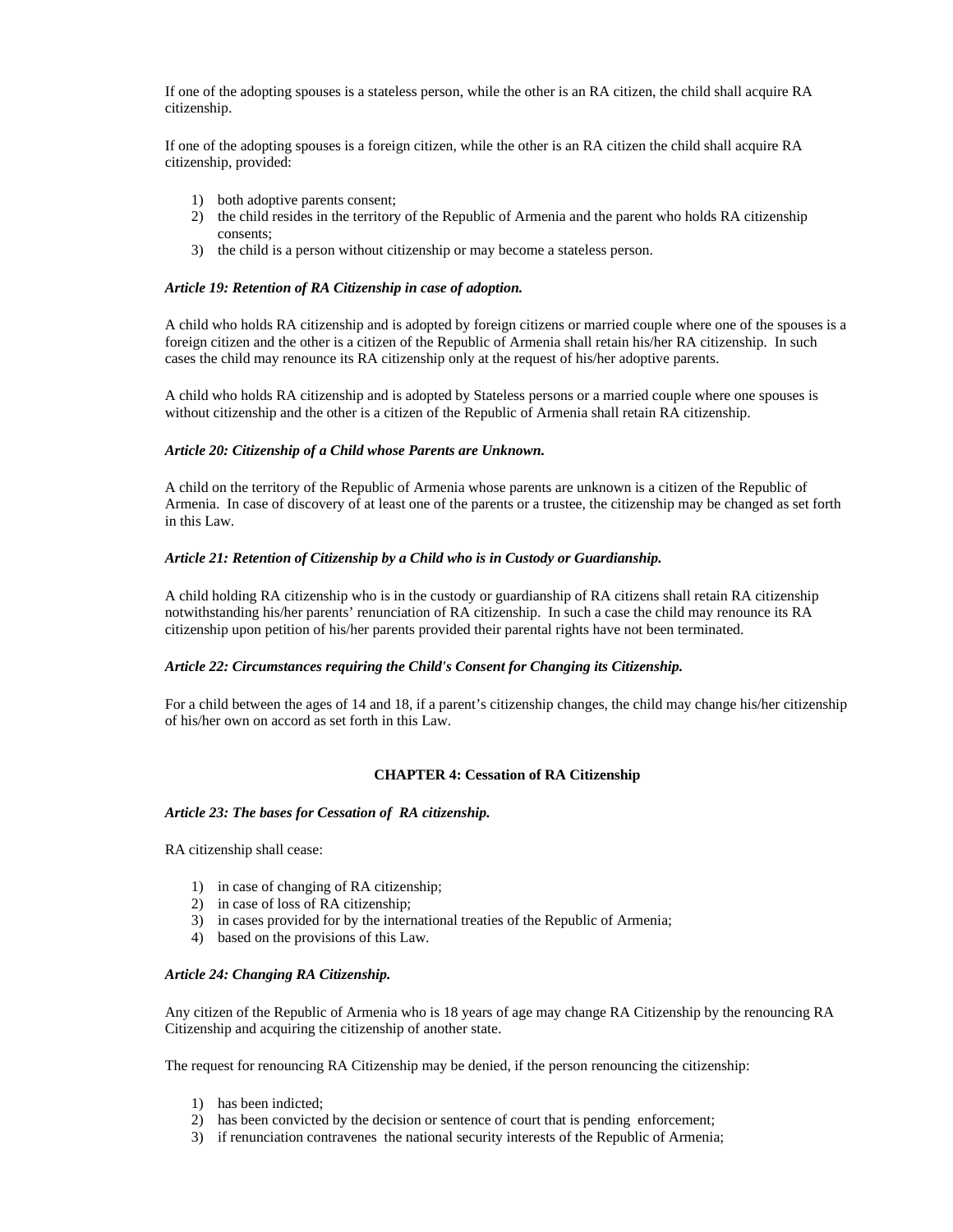4) has unsettled obligations related to interests of State, commercial and non-governmental organizations, or citizens.

## *Article 25: Loss of RA Citizenship.*

RA citizenship may revoked:

- 1) if the person has acquired RA citizenship under Article 13 of this Law, has been a permanent resident abroad and has failed to file for consular registration for 7 years without reasonable justification;
- 2) if RA citizenship has been acquired through false information or documents;
- 3) if the person has acquired citizenship of another State in violation of the law relating to citizenship.

#### **CHAPTER 5: Bodies regulating the issues of RA Citizenship.**

#### *Article 26 : The President of the Republic of Armenia.*

The President of the Republic of Armenia takes decisions by his decrees on the issues of the acquisition of RA citizenship, restoration of RA citizenship of the Republic of Armenia, the granting of RA citizenship by the group, and cessation of RA citizenship, determines the procedure for consideration of applications relating citizenship.

## *Article 27 : The Committee on Citizenship Affairs at the President's Office.*

The Committee on Citizenship Affairs at the President's Office is appointed by the President. The rules of the Committee on Citizenship Affairs shall be established by the President of the Republic of Armenia.

#### *Article 28: The Government*

The Government shall:

- 1) ensure the conformity of the normative acts of the Government, ministries and other governmental agencies to this Law;
- 2) establish the procedure for the issuance and delivery to citizens of documents evidencing RA;
- 3) establish the list of documents necessary for acquisition and cessation of citizenship;
- 4) adopt the resolutions for due implementation of this Law.

The relevant Bodies of the Government shall:

- 1) receive application and other documents concerning RA citizenship check their authenticity and supporting information;
- 2) deliver applications, petitions and other such documents along with their recommendation to the President of the Republic of Armenia;
- 3) deliver its the recommendation on the cessation of RA Citizenship to the President of the Republic of Armenia;
- 4) conduct the registration of RA citizens;
- 5) determine according to this Law whether persons residing on the territory of the Republic of Armenia hold RA citizenship.

## **CHAPTER 6: The Procedure for Filing and Hearing cases relating to RA Citizenship.**

#### *Article 29: Proceedings on filing and ruling on applications and petitions relating to RA Citizenship*

All applications and petitions concerning citizenship shall be in written form. Applications concerning the issues of citizenship shall be ruled upon within one year of filing. In the event of denial, an application may be duly filed again no sooner than one (1) year after the denial.

#### *Article 30: Appeals of illegal actions of officials in connection with Citizenship matters.*

Refusal by officials to receive an application, violation of the time periods for taking action, as well as other illegal actions may be appealed to court.